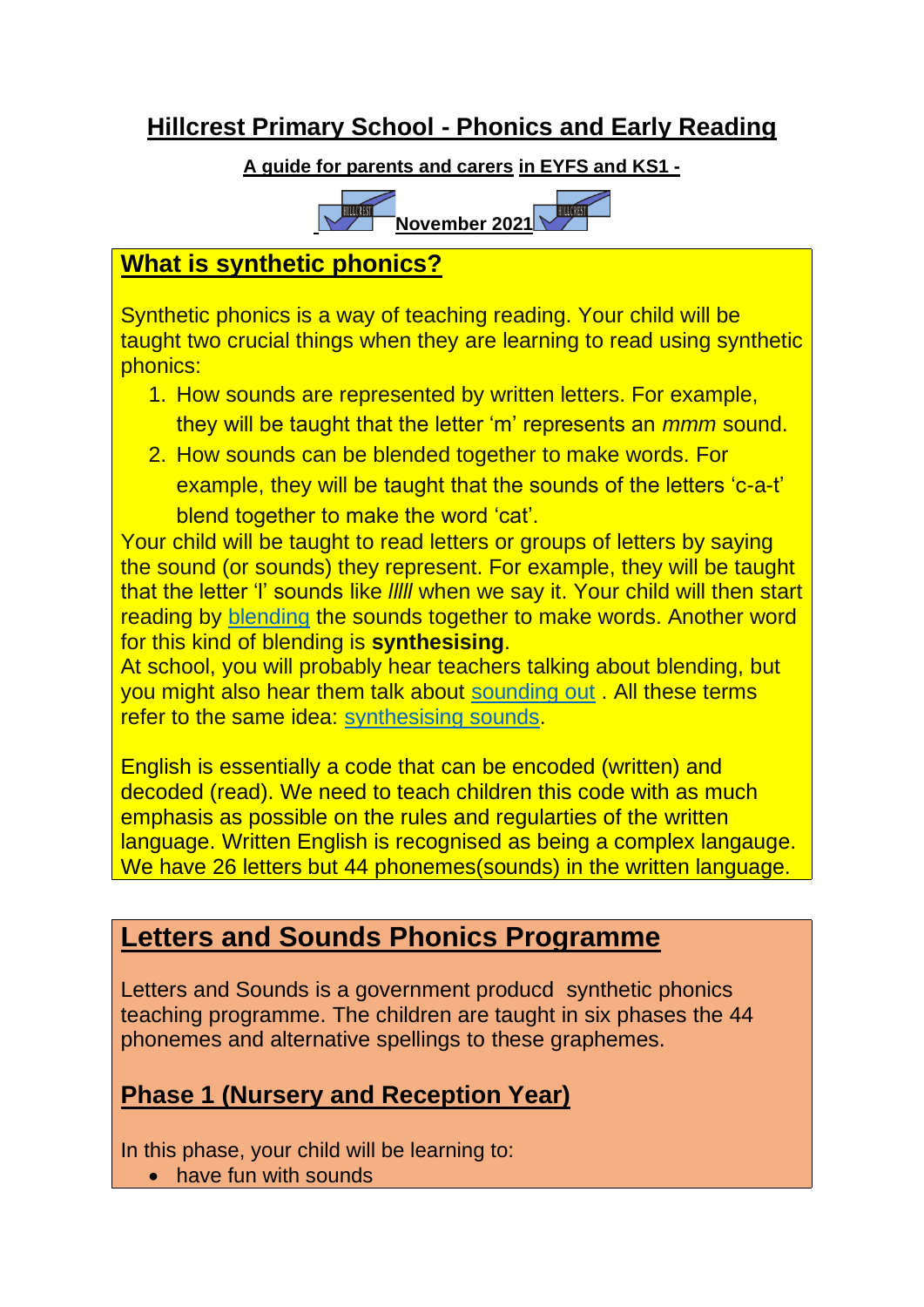- listen carefully
- develop their vocabulary
- speak confidently to you, other adults and other children
- tune into sounds
- listen and remember sounds
- talk about sounds
- understand that spoken words are made up of different sounds.

•

Phase 1 consists of seven interlinking parts:

- environmental sounds
- instrumental sounds
- body percussion
- rhythm and rhyme
- alliteration (words that begin with the same sound)
- voice sounds
- oral blending and segmenting.

Phase 1 is used in nursery. This recognises the central importance of developing speaking and listening skills as a priority. After all, the more words children know and understand, the better equipped they will be to succeed as they move through the school. Phase 1 provides a broad and rich language experience for children. Children engage in worthwhile learning activities that encourage them to talk a lot, to increase their stock of words and to improve their command of dialogue.

## **Phase 2 (Reception Year)**

By the end of Phase 2, the children should:

Know at least 19 sounds and letters (GPC – Grapheme Phoneme Correspondence)

|     |             |       |           | $\sim$   | m |       |
|-----|-------------|-------|-----------|----------|---|-------|
|     |             |       | <b>CK</b> | $\Gamma$ |   | 14.40 |
| . . | f/ff<br>. . | 川<br> | <b>SS</b> |          |   |       |

Be able to read 5 tricky words…

the to I no go

They should be able to:

Orally blend cvc (consonant, vowel, consonant) words e.g. when you sound out the sounds c-a-t, they can tell you the word is cat, Orally segment cvc words e.g. when you say the word cat, they can pick out the sounds c-a-t.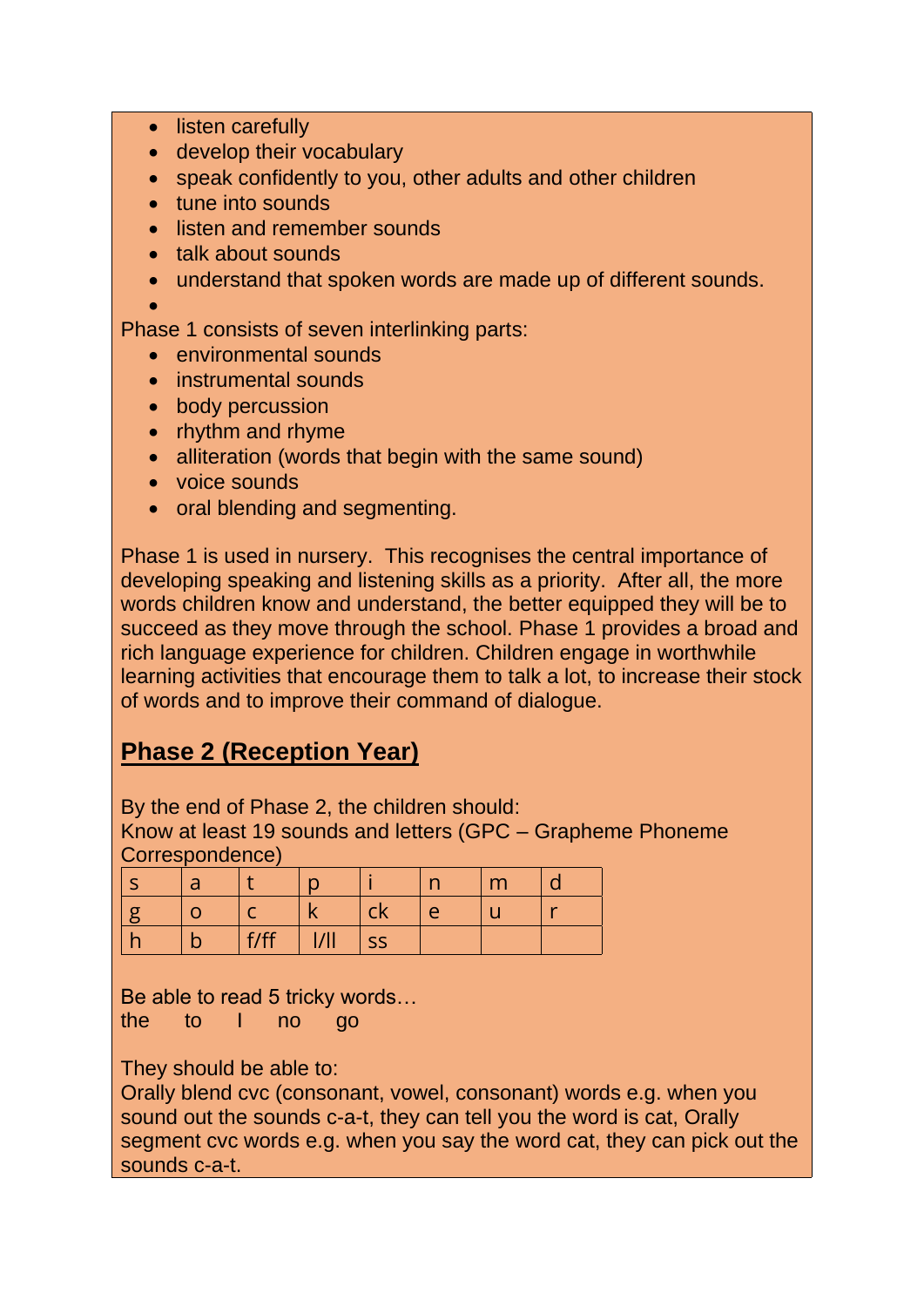| <b>Tricky Words</b>                                                                                                                                                                                                                                                                                                                        |                                                                                                       |      |       |        |      |  |
|--------------------------------------------------------------------------------------------------------------------------------------------------------------------------------------------------------------------------------------------------------------------------------------------------------------------------------------------|-------------------------------------------------------------------------------------------------------|------|-------|--------|------|--|
| the<br>to                                                                                                                                                                                                                                                                                                                                  |                                                                                                       | no   | go    | T      |      |  |
| <b>Phase 3 (Reception Year)</b>                                                                                                                                                                                                                                                                                                            |                                                                                                       |      |       |        |      |  |
| Phase 3 builds on Phase 2 and by the end of Phase 3, the children<br>should:<br>Know 25 new sounds and letters (GPC – Grapheme Phoneme<br>Correspondence)                                                                                                                                                                                  |                                                                                                       |      |       |        |      |  |
| j<br>qu<br>er                                                                                                                                                                                                                                                                                                                              | v w x y<br>Z<br><b>ZZ</b><br>ch sh th ng ai ee<br>igh oa ar or ur oi ow<br>ear air ure oo (book/boot) |      |       |        |      |  |
| Be able to read 12 more Tricky words<br>he she we me<br>be<br>was<br>my you her they all<br>are                                                                                                                                                                                                                                            |                                                                                                       |      |       |        |      |  |
| They should now also be able to:<br>• Spell the 5 tricky words from phase 2. (the, to, I, no, go)<br>• Blend and read CVC words<br>Begin to segment and spell CVC words                                                                                                                                                                    |                                                                                                       |      |       |        |      |  |
| <b>Tricky Words</b>                                                                                                                                                                                                                                                                                                                        |                                                                                                       |      |       |        |      |  |
| we                                                                                                                                                                                                                                                                                                                                         | me                                                                                                    | be   | was   | no     | go   |  |
| my                                                                                                                                                                                                                                                                                                                                         | you                                                                                                   | they | her   | all    | are  |  |
| <b>Phase 4 (Reception Year)</b><br>Phase 4 builds on Phase 2 and 3 with children being able to blend<br>phonemes to read CVC words and segment CVC words for spelling.<br>They will also be able to read two syllable words that are simple and<br>read all the tricky words learnt so far and spell most of them.<br><b>Tricky Words:</b> |                                                                                                       |      |       |        |      |  |
| said                                                                                                                                                                                                                                                                                                                                       | <b>SO</b>                                                                                             | she  | he    | have   | like |  |
| some                                                                                                                                                                                                                                                                                                                                       | come                                                                                                  | were | there | little | one  |  |
| they                                                                                                                                                                                                                                                                                                                                       | all                                                                                                   | are  | do    | when   | out  |  |
| what                                                                                                                                                                                                                                                                                                                                       | My                                                                                                    | her  |       |        |      |  |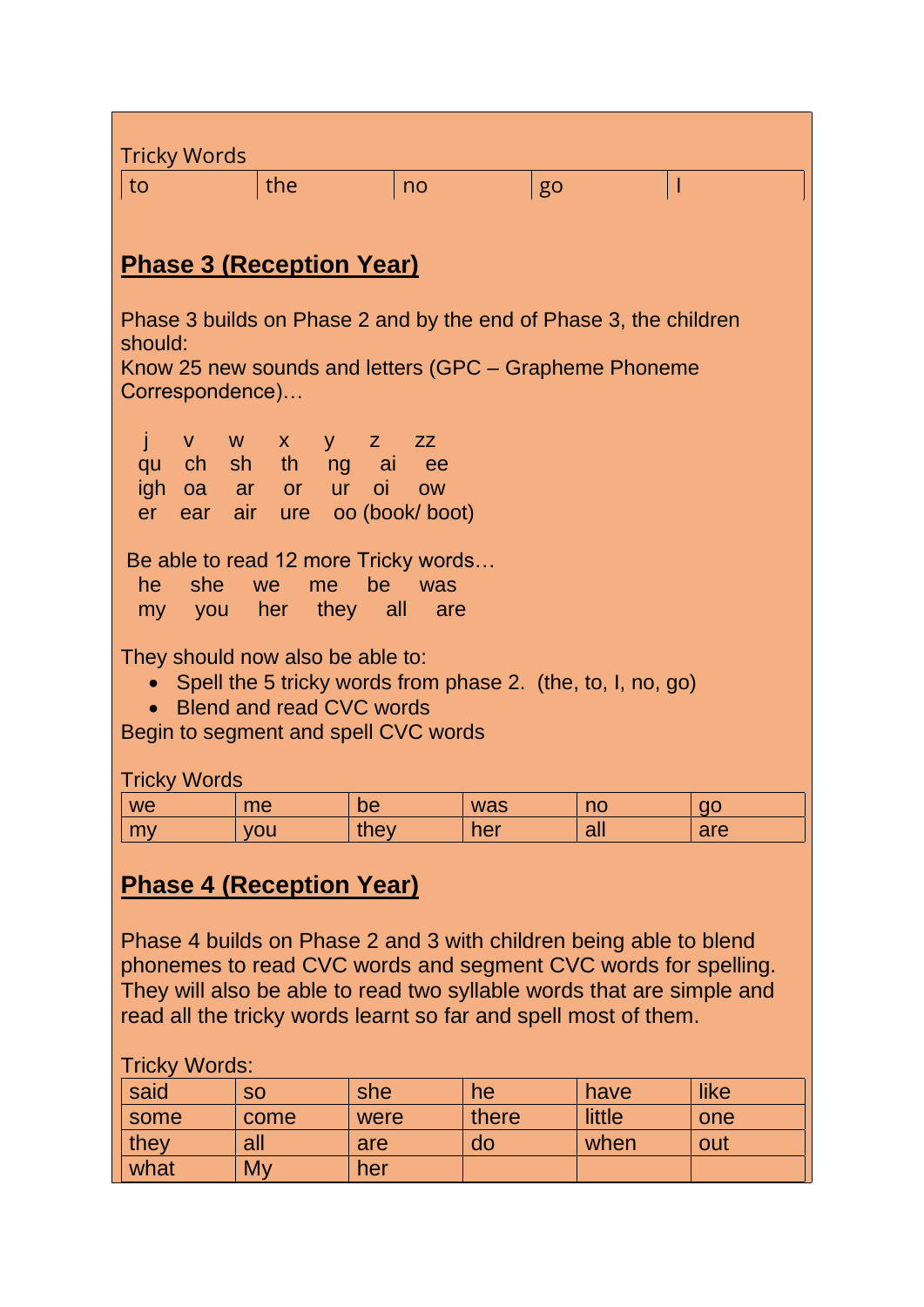# **Phase 5 (Year 1)**

Children will be taught new graphemes and alternative pronunciations for these graphemes and graphemes they already know. They will begin to learn to choose the appropriate graphemes when spelling. The children will be automatically decoding a large number of words for reading at this point.

| ay              | <b>OV</b> | wh | $a-e$ |
|-----------------|-----------|----|-------|
|                 |           | ph | $e-e$ |
| $\frac{ou}{ie}$ | ue        | ew | $i-e$ |
| $\overline{ea}$ | aw        | oe | $o-e$ |
|                 |           | au | $u-e$ |

New graphemes for reading:

Tricky Words:

| oh     | their  | people  | Mr      | <b>Mrs</b> | looked    |
|--------|--------|---------|---------|------------|-----------|
| called | askede |         |         |            |           |
| water  | where  | who     | again   | thought    | through   |
| work   | mouse  | many    | laughed | because    | different |
| any    | eyes   | friends | once    | please     |           |

By this phase children should be reading words fluently and no longer blending and segmenting familiar words.

The real focus throughout the phase in Year 1 is to not only learn the new graphemes for reading but also to learn words with alternative spellings for each phoneme.

### **Phase 6 (Year 2)**

In phase 5 children will be reading longer and less familiar texts independently anf fluently. It is less crucial that at this point children are now reading to learn and reading fro pleasure instead.

Children should be able to read the 300 high frequency words. At this point it is important that comprehension strategies are developled so that children clarify meaning, ask and answer questions about the texts they are reading, explore vocabulary within the text and summarise what they have read.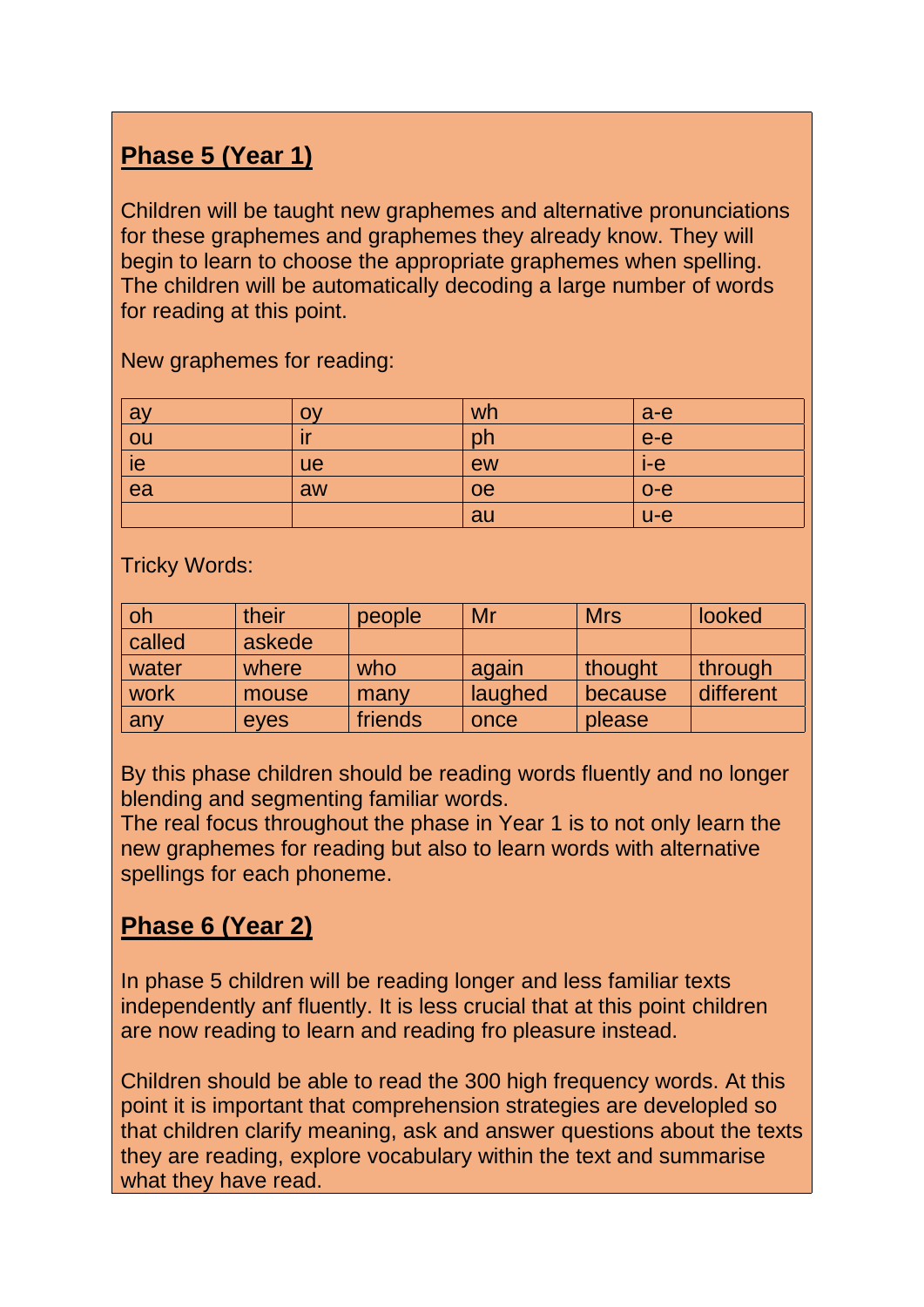In spelling children are instroduced to the adding of suffixes and how to spell longer words. Throughout the phase children are encourages to develop strategies for learning spellings.

#### **Useful website to support you and your childs jounrney or early reading:**

What is phonics? <https://www.youtube.com/watch?v=42jb6PopZCI>

Phonics – How to pronounce pure sounds <https://youtu.be/UCI2mu7URBc>

How to blend sounds <https://youtu.be/vqvqMtSNswo>

Phonics audio guide [https://cdn.oxfordowl.co.uk/2016/05/05/20/22/32/561/20097\\_content/in](https://cdn.oxfordowl.co.uk/2016/05/05/20/22/32/561/20097_content/index.html?id=ae) [dex.html?id=ae](https://cdn.oxfordowl.co.uk/2016/05/05/20/22/32/561/20097_content/index.html?id=ae)

Reading with your child – Booktrust [https://www.booktrust.org.uk/books-and-reading/tips-and](https://www.booktrust.org.uk/books-and-reading/tips-and-advice/reading-tips/)[advice/reading-tips/](https://www.booktrust.org.uk/books-and-reading/tips-and-advice/reading-tips/)

Oxford Owl Press [http://www.oxfordowl.co.uk](http://www.oxfordowl.co.uk/)

Wordsforlife.org.uk<http://www.wordsforlife.org.uk/>

A Story For Bedtime [www.astoryforbedtime.com](http://www.astoryforbedtime.com/)

BBC Parenting website [www.bbc.co.uk/parenting](http://www.bbc.co.uk/parenting)

Booktrust [www.booktrust.org.uk](http://www.booktrust.org.uk/)

The Child Literacy Centre [www.childliteracy.com](http://www.childliteracy.com/)

DfES Parents Centre [www.parentscentre.gov.uk](http://www.parentscentre.gov.uk/)

Help them read [www.helpthemread.co.uk](http://www.helpthemread.co.uk/)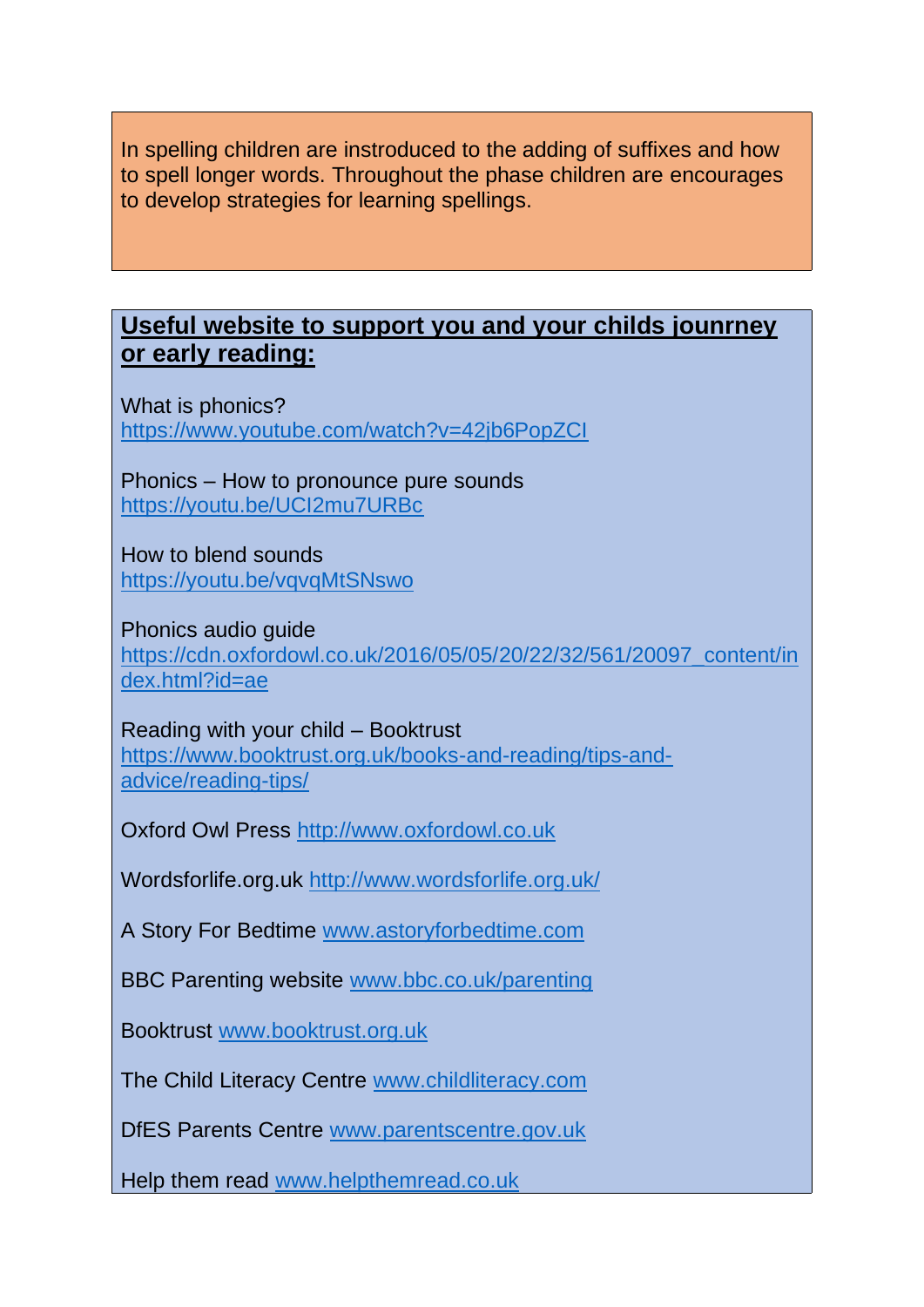Parent Link [www.parentlink.co.uk](http://www.parentlink.co.uk/)

Read Together [www.readtogether.co.uk](http://www.readtogether.co.uk/)

Silly Books [www.sillybooks.net](http://www.sillybooks.net/)

#### **Ways you can support your children at home**

Keep up the conversations, book-sharing and trips to the library.

Look for alphabet books and books of poems and rhymes. Point out letters and simple, familiar words in books and signs.

Help your child read his name or write it with crayons or magnetic letters.

Encourage him/her to tell you stories, to put happenings into a logical order.

Read books and sing songs with rhymes.

Play rhyming games. For instance, as you're reading or singing, stop before a rhyming word and ask your child to fill in the blank.

Join your child in simple activities that involve talking, reading or writing, such as following a recipe or writing a note.

Keep that special time each day for reading aloud together.

Keep sessions short.

Keep sessions relaxed – find a comfortable place where you and your child can settle down

Give lots of praise, progress may not always be fast – children do not always find the skill of reading and understanding easy to grasp

Talk about the book before you begin to read – look at the front cover, and the pictures (if any) and ask your child to think about or even guess what the book may be about.